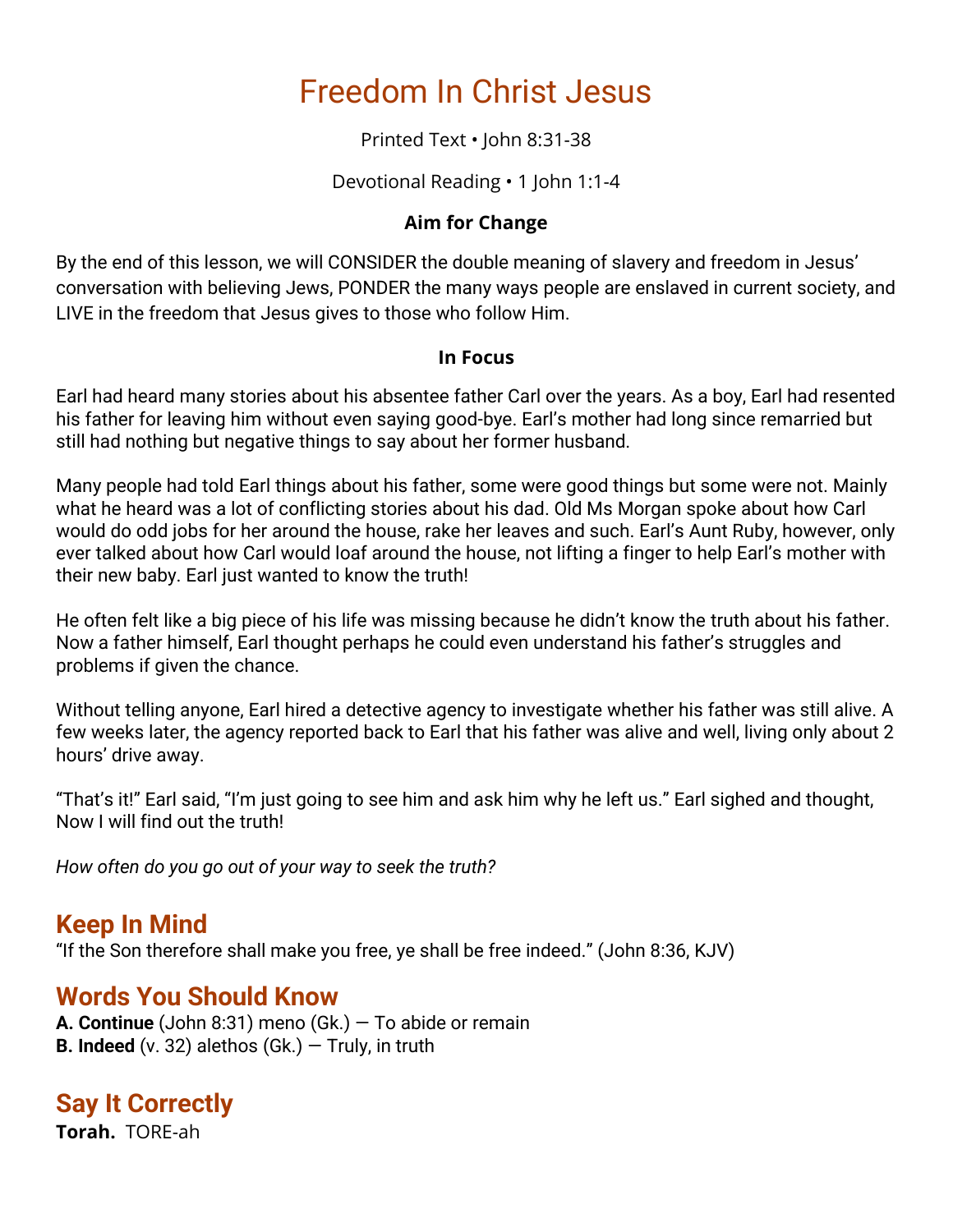# **KJV**

**John 8:31** Then said Jesus to those Jews which believed on him, If ye continue in my word, then are ye my disciples indeed;

32 And ye shall know the truth, and the truth shall make you free.

33 They answered him, We be Abraham's seed, and were never in bondage to any man: how sayest thou, Ye shall be made free?

34 Jesus answered them, Verily, verily, I say unto you, Whosoever committeth sin is the servant of sin. 35 And the servant abideth not in the house for ever: but the Son abideth ever.

36 If the Son therefore shall make you free, ye shall be free indeed.

37 I know that ye are Abraham's seed; but ye seek to kill me, because my word hath no place in you.

38 I speak that which I have seen with my Father: and ye do that which ye have seen with your father.

### **NLT**

**John 8:31** Jesus said to the people who believed in him, "You are truly my disciples if you remain faithful to my teachings.

32 And you will know the truth, and the truth will set you free."

33 "But we are descendants of Abraham," they said. "We have never been slaves to anyone. What do you mean, 'You will be set free'?"

34 Jesus replied, "I tell you the truth, everyone who sins is a slave of sin.

35 A slave is not a permanent member of the family, but a son is part of the family forever.

36 So if the Son sets you free, you are truly free.

37 Yes, I realize that you are descendants of Abraham. And yet some of you are trying to kill me because there's no room in your hearts for my message.

38 I am telling you what I saw when I was with my Father. But you are following the advice of your father."

# **The People, Places, and Times**

**The Feast of Tabernacles.** The dialogue in John 7 and 8 (excluding 7:53–8:11) occurs in the Jerusalem Temple during the Feast of Tabernacles (7:2, 37; 8:12). Often referred to simply as "the feast," the Feast of Tabernacles was a seven-day observance that included celebrating the Lord's protection and providence (Leviticus 23:41; Deuteronomy 16:14). This festival was celebrated at the time of the barley harvest. Many fruits are also ripening when this autumnal memorial occurs, and feasting is a major part of how it is observed. The booths, or "tabernacles," the feast is named for refer to the tents the Jews construct to live in for the weeklong festival. These tents remind them of their time wandering in the wilderness before coming to the Promised Land. Both the tents and the harvest fruits remind God's people of how He provided for them in the past and continues to provide for them now.

# **Background**

The tone of the discussion in John 7-8 is somewhat argumentative. Jesus preaches in the Temple area, telling His listeners many abstract theological concepts about Himself and His relation to the Father. The crowd always questions Him, answering Him with confusion or with contradiction. John makes a point of gathering these theological discussions, as Christ explains many concepts to His followers: the glory of God, following Sabbath laws, knowledge of God, the living water of the Spirit, His coming death, true light for the world, standards for judgment, and truth.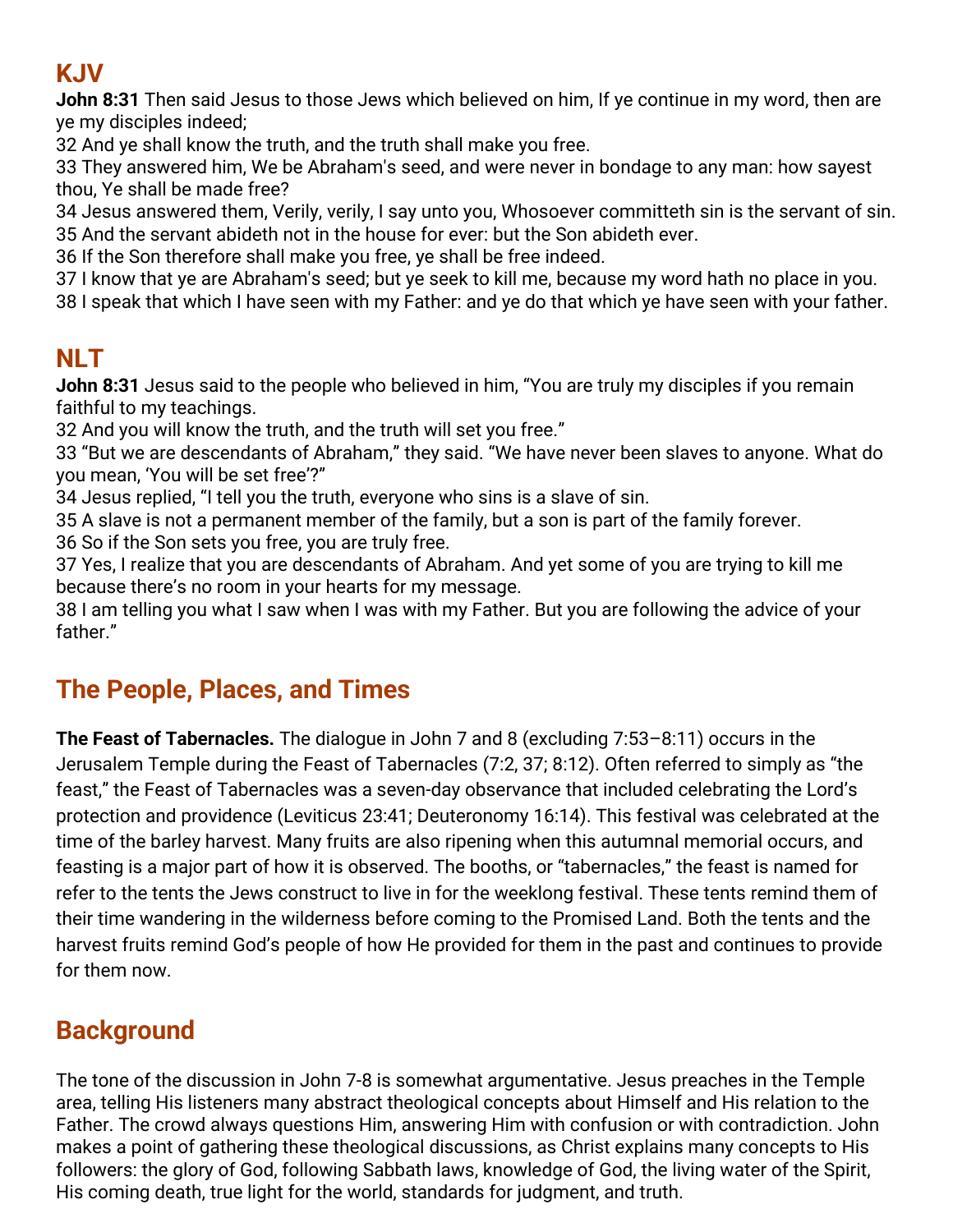In the Bible, the essence of truth is not adherence to an external set of rules, laws, and regulations. Truth is more than accuracy. Central to the biblical concept of truth is faithfulness or reliability. God is the standard for truth. God's truth is that by which all other truth is measured. God's truth can be measured according to His unbroken promises and covenants and His unfaltering love for His people. God's truth is not just reflected in His commandments. God's truth is to be reflected in the way we as human beings live our lives.

#### **At-A-Glance**

1. Set Free (John 8:31–32) 2. Truly Free (vv. 33–36) 3. Free to Follow (vv. 37–38)

### **In Depth**

#### **1 Set Free (John 8:31–32)**

Those who believe in Christ, who have faith in Him, follow a certain condition. Believers would "indeed be" His disciples only if they "continue in [His] word." Jesus obviously saw the possibility of disciples being only partially committed in their faith. He was clear that partial faith is insufficient. A disciple who is not totally committed cannot be relied upon to follow and obey His commands. Weak, uncommitted faith keeps us in bondage to sin. Jesus offered His disciples absolute freedom from the bondage of sin. Those who "abideth" in the teachings of Jesus would know God's truth. In Christ Jesus lies the power to set people free. His words, "the truth shall make you free" (v. 32), are not a reference to an academically learned truth. It is not education or knowledge that frees us from spiritual bondage. Rather, we are freed by our spirit awakening through the power of Christ.

*What has the power of Jesus' truth freed you from?*

#### **2 Truly Free (vv. 33–36)**

Even the Jews who believed in Him did not understand the kind of bondage Jesus was referring to. Any talk of bondage made them recall the experience of their enslaved ancestors. When Jesus spoke of them being in bondage, they hotly informed Him that, as descendants of Abraham, they had never been a slave to anyone. The only form of slavery they understood, however, was physical bondage. They were blind to the fact that sin kept them in spiritual bondage.

Many preachers have been heard to say from the pulpit, "Sin costs more than you want to pay and keeps you longer than you want to stay." The power in sin lies in its ability to deceive. A person trapped in the bondage of sin probably never envisioned that he or she could be so enslaved.

Apart from Christ, no man or woman can boast of being free. According to the Master, anyone who has committed sin is a slave to sin (v. 34). But the power that lies within Him sets us free. Jesus' mission was to give eternal truth to all people. If we love truth, we love Jesus, the Son of the living God. If we love the Son, we love His Father's truth. When we accept Him, truth finds a dwelling place in our hearts.

*How does the permanence of Christ's freedom show itself in your life?*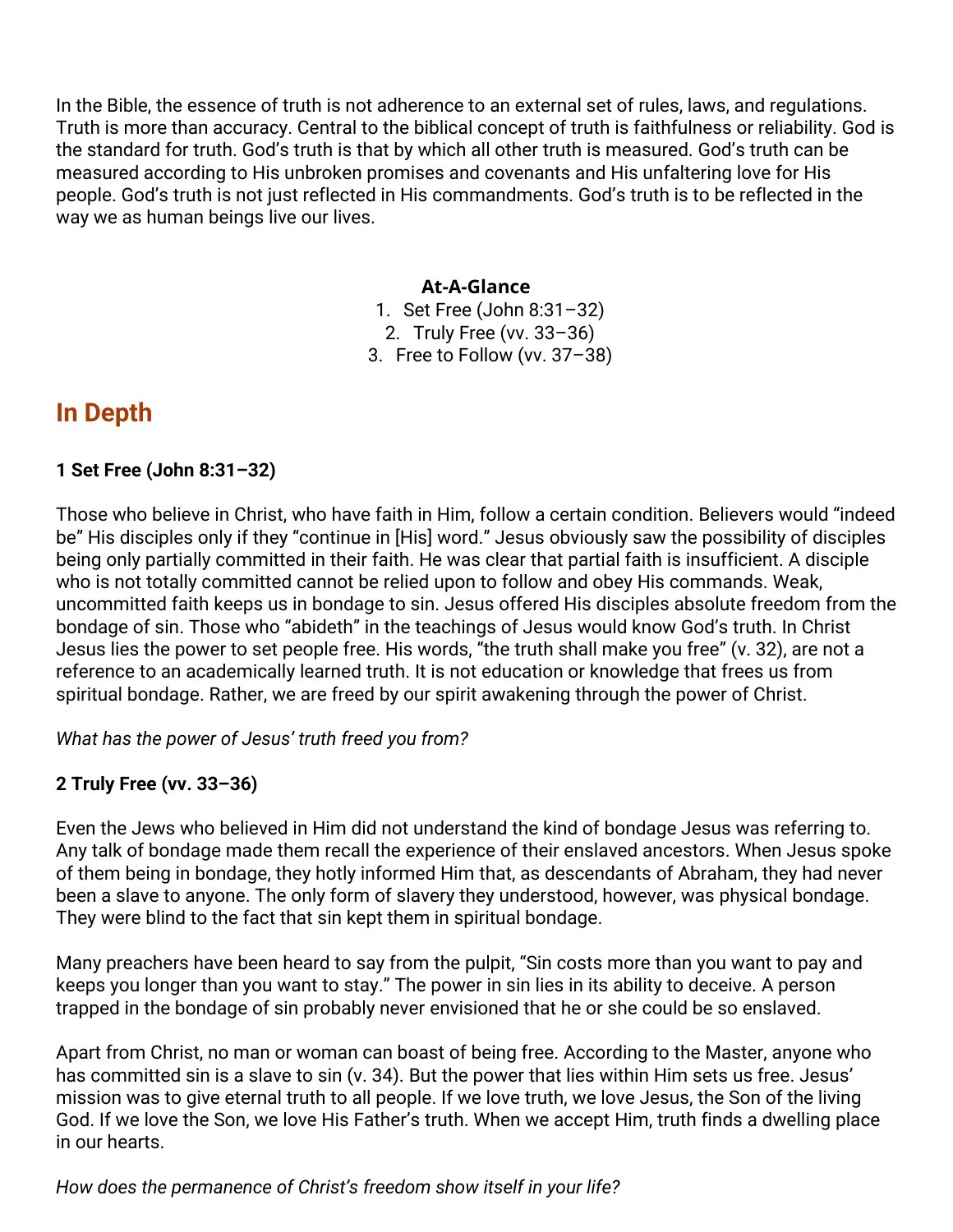#### **3 Free to Follow (vv. 37–38)**

The freedom Christ offers releases us from sin's hold over our actions, but this does not mean we are completely free from all control. We are freed to serve God instead. When we are free from sin and hold God's message in our hearts, we are compelled to speak of it. If we are still slaves to sin, we are still compelled to speak. But then we speak from the poor understanding offered by the world and the Enemy.

Jesus already held God's truth in His heart. Because He knew the truth He was free, certainly free from sin but also free to speak boldly in the face of fierce and mounting opposition. Contemporary Christians should decide how they will follow in His steps.

Are we willing to speak His truth, even when it is opposed by others? Are we willing to embrace the *freedom He has provided for us?*

#### **Search the Scriptures**

- 1. Why did the Jews take offense to Jesus' assertion that they were in bondage (v. 33)?
- 2. Who is a servant of sin (v. 34)?

#### **Discuss the Meaning**

- 1. Explain how a person becomes enslaved by sin. Discuss the bondage of sin as it manifests itself in substance abuse, promiscuity and marital infidelity, dishonesty, hatred, racism, sexism, classism, and false piety. Why do people often remain in bondage when Christ has offered to set us free?
- *2.* Spend some time talking about how often the sins that hold us in bondage seem so pleasurable and relatively harmless in the beginning. By the time we see the ugliness of our condition, we are already in bondage.

#### **Liberating Lesson**

Coming from a history of enslavement, both legal and socioeconomic freedom are especially important concepts to African Americans. Sadly, many of our people are still enslaved to a life of incarceration, addiction, violence, self hatred, and poverty. Jesus said that those whom the Son sets free are truly free. In what ways can the freedom that comes through Christ manifest itself and break loose the chains that hold so many African Americans in spiritual bondage? How might the church actually perpetuate that bondage by causing people to feel they cannot enter God's house because of their present circumstances? What are you and your church doing to help others know the truth so they might be set free?

#### **Application for Activation**

Examine your own life for ways in which you are still in bondage to sin. List at least one condition from which you wish to be set free. Pray sincerely for God to give you the desire to be led out of bondage from that issue. As you grapple with your own issues of bondage, you will be molded into a grateful, compassionate, and understanding witness for Christ.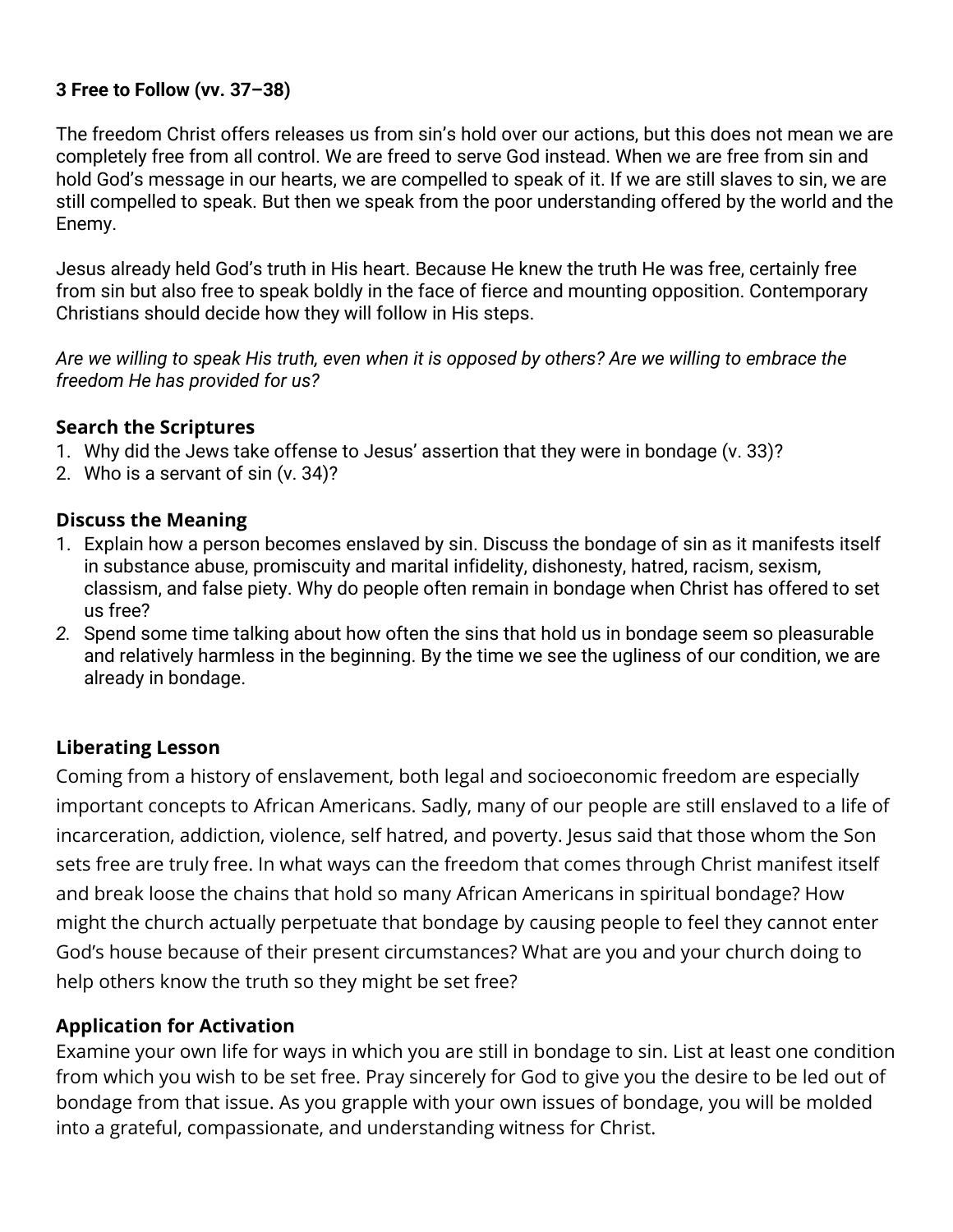#### **Follow the Spirit**

What God wants me to do:

\_\_\_\_\_\_\_\_\_\_\_\_\_\_\_\_\_\_\_\_\_\_\_\_\_\_\_\_\_\_\_\_\_\_\_\_\_\_ \_\_\_\_\_\_\_\_\_\_\_\_\_\_\_\_\_\_\_\_\_\_\_\_\_\_\_\_\_\_\_\_\_\_\_\_\_\_ \_\_\_\_\_\_\_\_\_\_\_\_\_\_\_\_\_\_\_\_\_\_\_\_\_\_\_\_\_\_\_\_\_\_\_\_\_\_ \_\_\_\_\_\_\_\_\_\_\_\_\_\_\_\_\_\_\_\_\_\_\_\_\_\_\_\_\_\_\_\_\_\_\_\_\_\_

#### **Remember Your Thoughts**

Special insights I have learned:

\_\_\_\_\_\_\_\_\_\_\_\_\_\_\_\_\_\_\_\_\_\_\_\_\_\_\_\_\_\_\_\_\_\_\_\_\_\_ \_\_\_\_\_\_\_\_\_\_\_\_\_\_\_\_\_\_\_\_\_\_\_\_\_\_\_\_\_\_\_\_\_\_\_\_\_\_ \_\_\_\_\_\_\_\_\_\_\_\_\_\_\_\_\_\_\_\_\_\_\_\_\_\_\_\_\_\_\_\_\_\_\_\_\_\_ \_\_\_\_\_\_\_\_\_\_\_\_\_\_\_\_\_\_\_\_\_\_\_\_\_\_\_\_\_\_\_\_\_\_\_\_\_\_

### More Light on the Text

#### **Matthew 21:1–11**

The Triumphal Entry is told in each of the Gospel accounts (Mark 11:1–10; Luke 19:29– 38; John 12:12–19), but each includes different details and emphases. The Gospel of Matthew is plentifully endowed with the fulfillment of Old Testament prophecy. More prophets are quoted in Matthew than in Mark, Luke, and John combined. Matthew's writing style is also marked by his emphasis on the teaching ministry of Jesus.

To understand this text, consider the context. Immediately before entering Jerusalem, Jesus informs His disciples that He would be going to Jerusalem where the chief priest and scribes would mock, whip, and ultimately sentence Him to death. Jesus assures His disciples, however, that God would raise Him to life on the third day (Matthew 20:18-19). While Jesus is sharing this grave news, Salome, the wife of Zebedee and mother of two of the disciples, James and John, is so preoccupied with her sons' successes that she misses, or ignores, the gravity of the inhumane intent of Jesus' enemies. Though there is evidence (Matthew 20:17) that Jesus and company were in motion, talking and walking away from Judea and going to Jerusalem, Jesus hears, questions, and answers Salome. He settles the indignation of the 10 other disciples, a common reaction among the disciples toward women (Matthew 26:8) and children (Matthew 19:14). He also opened the eyes of two blind men sitting by the Jericho roadside.

From this context, today's text emerges. Jesus has expressed the purpose of their departure from Judea (Matthew 19:1). Their destination is Jerusalem and a place frequented by Jesus, the Mount of Olives (Matthew 21:1).

#### **1 And when they drew nigh unto Jerusalem, and were come to Bethphage, unto the mount of Olives, then sent Jesus two disciples,**

The Mount of Olives is the place where Jesus agonizes and is betrayed, the place where He ascended into heaven, and also the supposed place of His second advent (Acts 1:9–12). The Mount of Olives is mentioned often in each Gospel (Matthew 24:3; Mark 11:1; Luke 19:37; John 8:1), as Jesus and His disciples frequently passed by it. Heading east out from Jerusalem, one goes down into a valley, and up on the next hill over is called the Mount of Olives. An olive grove stands there to this day, with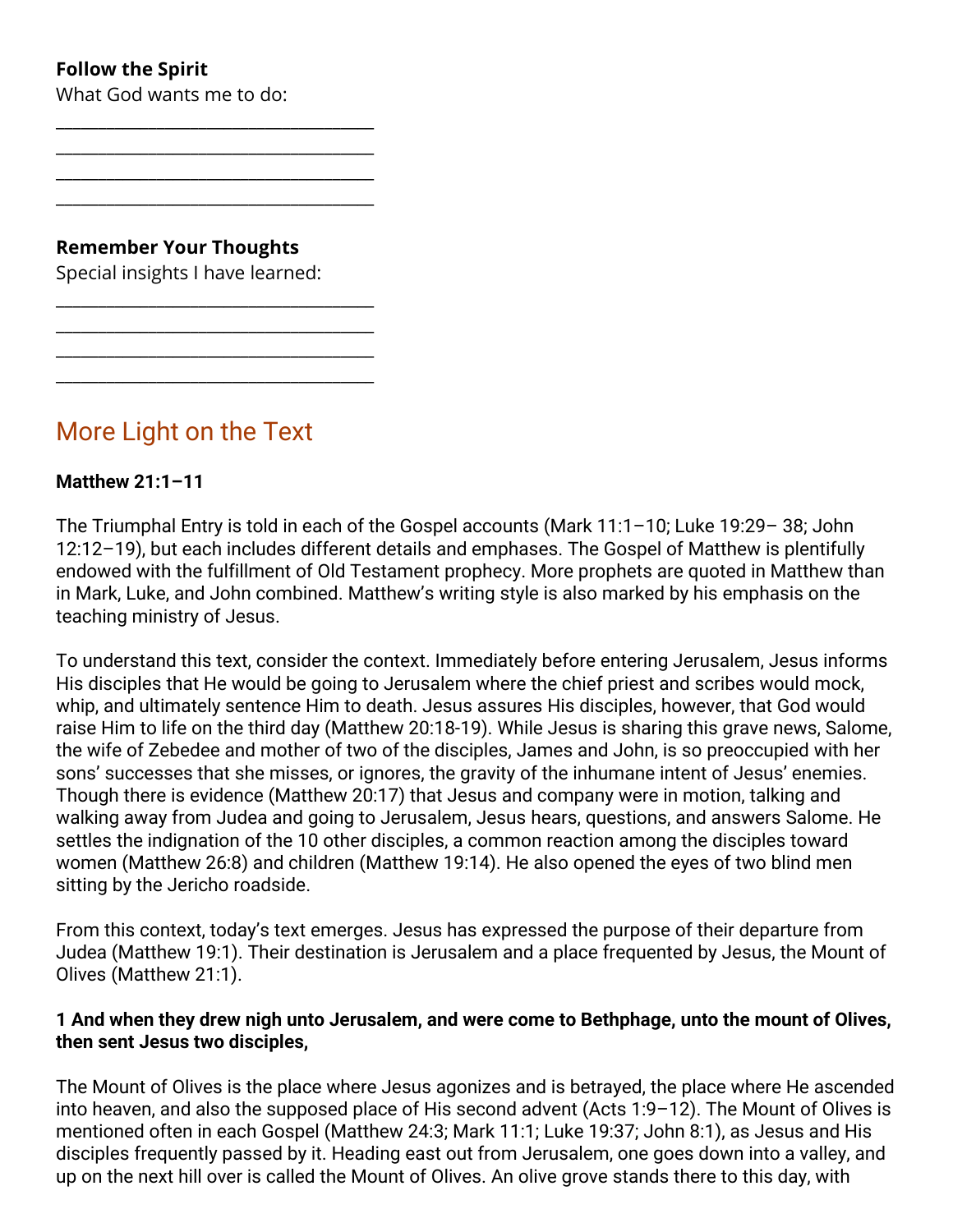some of its trees being old enough to have been seen on that very day of the Triumphal Entry long ago.

Notice a common pattern in the number of disciples Jesus sent. In the Bible the number two is often given in an "either/or" way: two gates, two great lights, two eternal places, two masters, two debtors, two sons, etc. In these incidences, the Bible is teaching how to make choices by comparison. The number two is also given in a "both/and" way: Jesus sends two of His disciples to visit John the Baptist while he is imprisoned (Matthew 11:2); Jesus sends forth the disciples by two's and gives them power over unclean spirits (Mark 6:7); Jesus sends the 70 by twos into every city and place where Jesus would come (Luke 10:1) and Jesus walks with two on the Emmaus Road (Luke 24:13). In these references, as well as in the current text, Jesus alludes to camaraderie.

#### 2 Saying unto them, Go into the village over against you, and straightway ye shall find an ass tied, **and a colt with her: loose them, and bring them unto me.**

#### 3 And if any man say ought unto you, ye shall say, The Lord hath need of them; and straightway he **will send them.**

The village "over against" refers to a place on the opposite side of a valley from you. Since Jesus and the disciples are on the Mount of Olives, the city of Jerusalem and its suburbs are all "over against" them. They are told they will find these animals "straightway," just as soon as they reach the city.

If the two disciples are questioned about fulfilling His command, Jesus instructs the disciples to use words of urgency. Jesus takes no chances of offending the owner of the animals as He prepares for His triumphal entry into Jerusalem. Jesus is confident the owner will respond positively to His need.

The disciples are instructed to say, "The Lord has need of them." How much do we, as believers, trust God to supply our every need? Hopefully, we can answer confidently by quoting Philippians 4:19, "But my God shall supply all your need according to his riches in glory by Christ Jesus."

The grammar of Matthew's Gospel is not clear whether Jesus is assuring the disciples that "straightway" the owner of the animals will send them with the disciples, or if "straightway" Jesus will send the animals back to their owner. The Greek word eutheos (ew-THEH-oce) means at once. If it is the quick action of the owner, culturally speaking, in the words of Dr. Jeremiah A. Wright Jr., Jesus expects the owner to send the animals "rat now." If it is that the owner will get the animals back right away, it is another example of how God takes care of future consideration even before we can worry about it.

#### **4 All this was done, that it might be fulfilled which was spoken by the prophet, saying,**

#### 5 Tell ye the daughter of Sion, Behold, thy King cometh unto thee, meek, and sitting upon an ass, **and a colt the foal of an ass.**

This is a frequent refrain throughout Matthew's Gospel. More than any other Gospel writer, Matthew is concerned with explaining how Jesus fulfilled all the messianic prophecies the Jews were expecting. Because of this, many scholars assume Matthew expects that his primary audience will be Jewish.

Behold (Gk. idou, ee-DOO) is a kind of interjection in Greek and draws attention to the subject "King" and the beginning of the long awaited day of liberation for God's people. The context of this prophecy originally spoken by Zechariah is that God is coming into Jerusalem to proclaim peace over the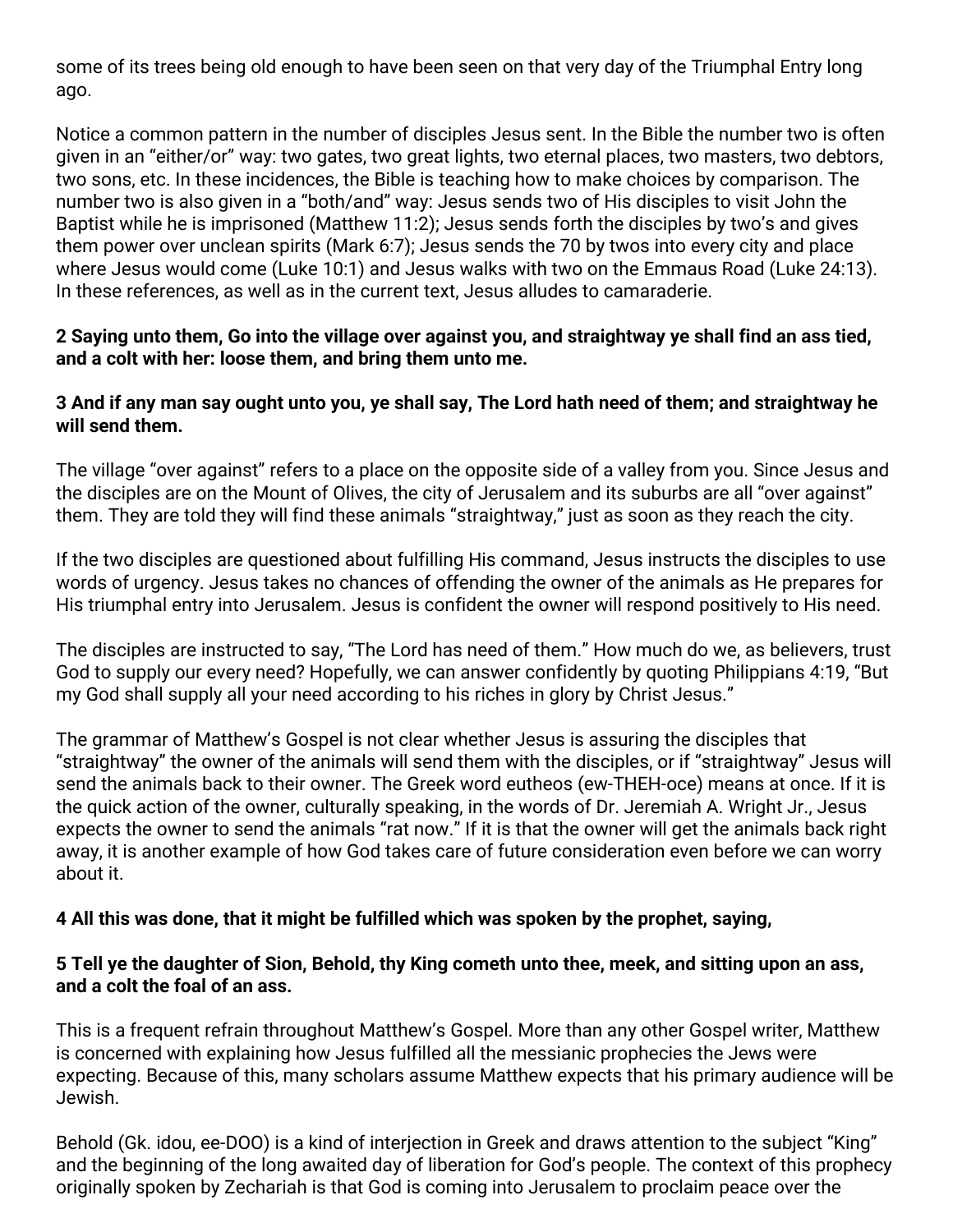Israelites' perpetual enemies of the Philistines and Phoenicians (Zechariah 9:9). He further promises battle and victory against the Greeks. God as the returning King promises to break the bow and remove the chariot, because His people will need them no more. Prisoners will be freed from their dark dungeons. God's dominion will stretch from the Mediterranean to the Euphrates and down to the Red Sea, and to the ends of the world.

Though the King is arriving, He comes meekly. Historically, a king arrives with a legion of bodyguards, officers, property, housing, pomp, and circumstance. Instead of arriving on a beast of burden, kings approach their subjects in chariots carried by the palace entourage. Jesus, however, comes without a horde of attendants surrounding Him; He comes meekly and sitting on an ass, and a colt the foal of an ass, or beast of burden.

Matthew mentions both a donkey and her colt, even though the other Gospel writers only mention the donkey. Other Gospel writers simply record this particular happening. Matthew offers no explanation of why Jesus needed both animals, or of how He used both. Perhaps He only rode the donkey and the colt simply followed behind its mother. Perhaps He rode one for a section of the road, then switched to the other. Matthew mentions this detail likely to make sure his audience fully appreciates the fulfillment of Zechariah. The exact use of the colt, then, is not important. What is important is that Jesus is the fulfillment of prophecy.

#### **6 And the disciples went, and did as Jesus commanded them,**

#### 7 And brought the ass, and the colt, and put on them their clothes, and they set him thereon.

It is not specified which two disciples went for the animals. Whoever the two disciples were, they acted to do as the Lord commanded. Obedience is an important characteristic in the life of God's children. Hopefully, God can count on us to follow His instructions just as directly as these disciples did, even when we don't understand why such a task is needed.

Matthew describes the coming of the Christ in all meekness and mercy to effect salvation, not in His might and majesty. It was the opposite of envy, enterprise, and arrogance; Zion's King enters Jerusalem outwardly impoverished, representing the life of Zion's humble citizens. Indeed, Jesus' entrance into Jerusalem can be compared with His birth. His nursery was borrowed, humble, and meager. Likewise, His triumphant entrance was on a borrowed means of transportation, humble and meager.

Reading about the disciples putting their clothes on the animals is reminiscent of Jesus' earlier instruction to the disciples about sharing even the clothes off their backs (Matthew 5:40; Luke 6:29). There Jesus emphasized the importance of freely giving up your cloak should anyone sue you for your coat. Jesus downplays worrying about clothing, among other things (Matthew 6:28). Apparently the disciples have learned and accepted this lesson because they spread their clothes on the animals and set Jesus on it. The Greek word here (himation, hee- MAH-tee-on) refers to the words cloak, garment, clothes, raiment, robe, apparel, vesture, and coats interchangeably. Therefore, it is possible the disciples spread an array of clothing.

#### **8 And a very great multitude spread their garments in the way; others cut down branches from the trees, and strawed them in the way.**

This was the week of Passover. Jerusalem and surrounding regions were crowded with travelers from the diaspora. The law required this migration on a number of occasions. Again, note the connection with Christ's birth. Joseph and Mary were traveling to Bethlehem to register for the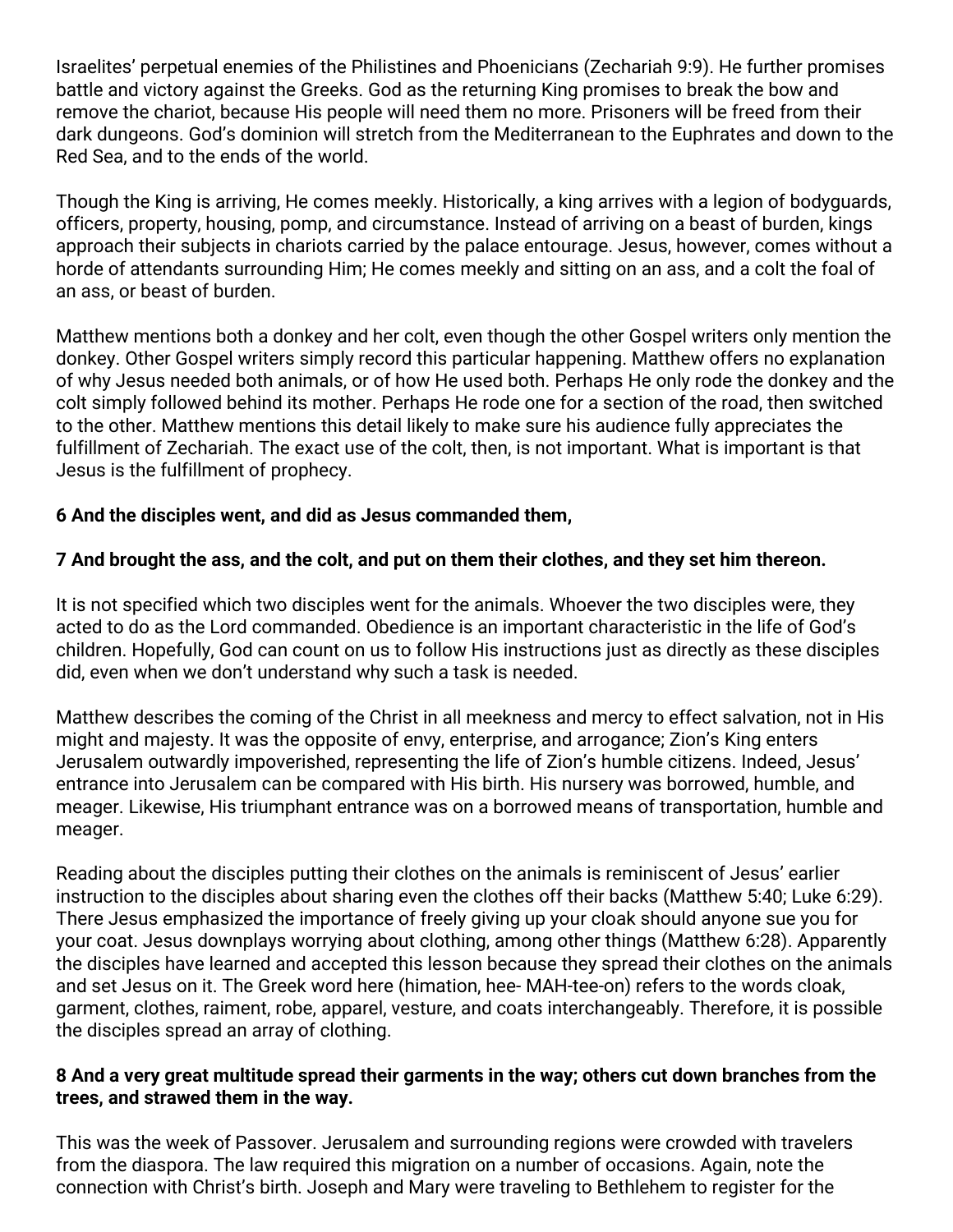census. Bethlehem was so crowded that all of the lodging places were filled. "No room in the inn" was common during the festivals, also called feasts (particularly during the Feast of Passover, Pentecost, and the Day of Atonement). During the Feast of Passover then, a "very great multitude" was available to spread their clothes and to cut down branches from the trees. The branches allowed a softer and gentler ride against the uneven, stony, dirt roadway for the King of the Jews. Mark does give us a hint to these leafy branches, which John specifically identifies as palm trees (John 12:13). The disciples and people of Jerusalem do not have an expensive red carpet to roll out for Jesus, but they provide the honor they can with their clothes and palms making a humble parade for a humble King.

#### 9 And the multitudes that went before, and that followed, cried, saying, Hosanna to the son of David: **Blessed is he that cometh in the name of the Lord; Hosanna in the highest.**

For centuries, God's people awaited the fulfillment of the Old Testament promise of the perfect King who would reign over His people. He was coming to establish a kingdom with laws written on the heart, a kingdom of love, joy, and peace. Psalms 45 and 110 give the promise of a Messiah yet to come. Daniel verbalizes his vision of one who is given dominion, glory, and a kingdom in which all would serve (7:13– 14). Matthew and Luke magnify the King in His earthly ministry. Remembering these prophecies, the crowd proclaims Jesus as King during His triumphal entry during the feast of Passover, later to be called Palm Sunday.

"Hosanna" is the greeting used by the gathered community of faith on the occasion of Jesus' triumphal entrance into Jerusalem. From Psalm 118:25–26, the Hebrew word for this greeting is most closely translated as the following prayer: "Save now," or "Save, we beseech Thee." It should be noted at this point that the annual festival, called Passover, commemorated the final plague on Egypt when the firstborn of the Egyptians died, and the Israelites were spared because of the token of blood on the lintel and the two side posts at the door of the Israelites (Exodus 12:22). The thought of divine salvation is in the background of everyone's minds.

The crowd exclaims, "Hosanna to the Son of David" and "Hosanna in the highest." You cannot get any higher than highest. The highest is where God, angels, and the great cloud of witnesses dwell, and where heaven is. The phrase "Son of David," is presented several times throughout Scripture, referring to God's promise to David that there would always be a ruler in Israel of his bloodline. Because of the sin of David's biological children, God could not reward the Israelites with continued earthly reign from that line. What God provided instead was so much more: His own Son, also descended from the line of David through his adopted father, who would be King forever in heaven.

The word "Blessed" (Gk. eulogeo, ew-low- GEH-oh) means to speak well of. The Hebrew equivalent barak is used when the patriarchs were performing an act of adoration and a pronouncement of family prophecy and inheritance. Later in Matthew, Jesus blessed the gathered community with the Beatitudes during the Sermon on the Mount. In the context of the Beatitudes, makarios (maw-KAWree- oce) is the Greek word translated "blessed" and means fortunate and happy. The multitudes who witnessed Jesus' Triumphal Entry went before and behind Jesus speaking well of "he that cometh in the name of the Lord" (Matthew 21:9).

#### **10 And when he was come into Jerusalem, all the city was moved, saying, Who is this?**

Jesus' spiritual power stirs up the inhabitants of Jerusalem, and every fiber of their hearts is moved. The Greek here for "moved" (Gk. seio, SAY-oh) means to agitate or cause to tremble. Again we see parallels between Jesus' entrance into Jerusalem and His entrance into the world. Matthew's account of Jesus' birth also mentions the Magi's news that there was a new King of the Jews caused Herod to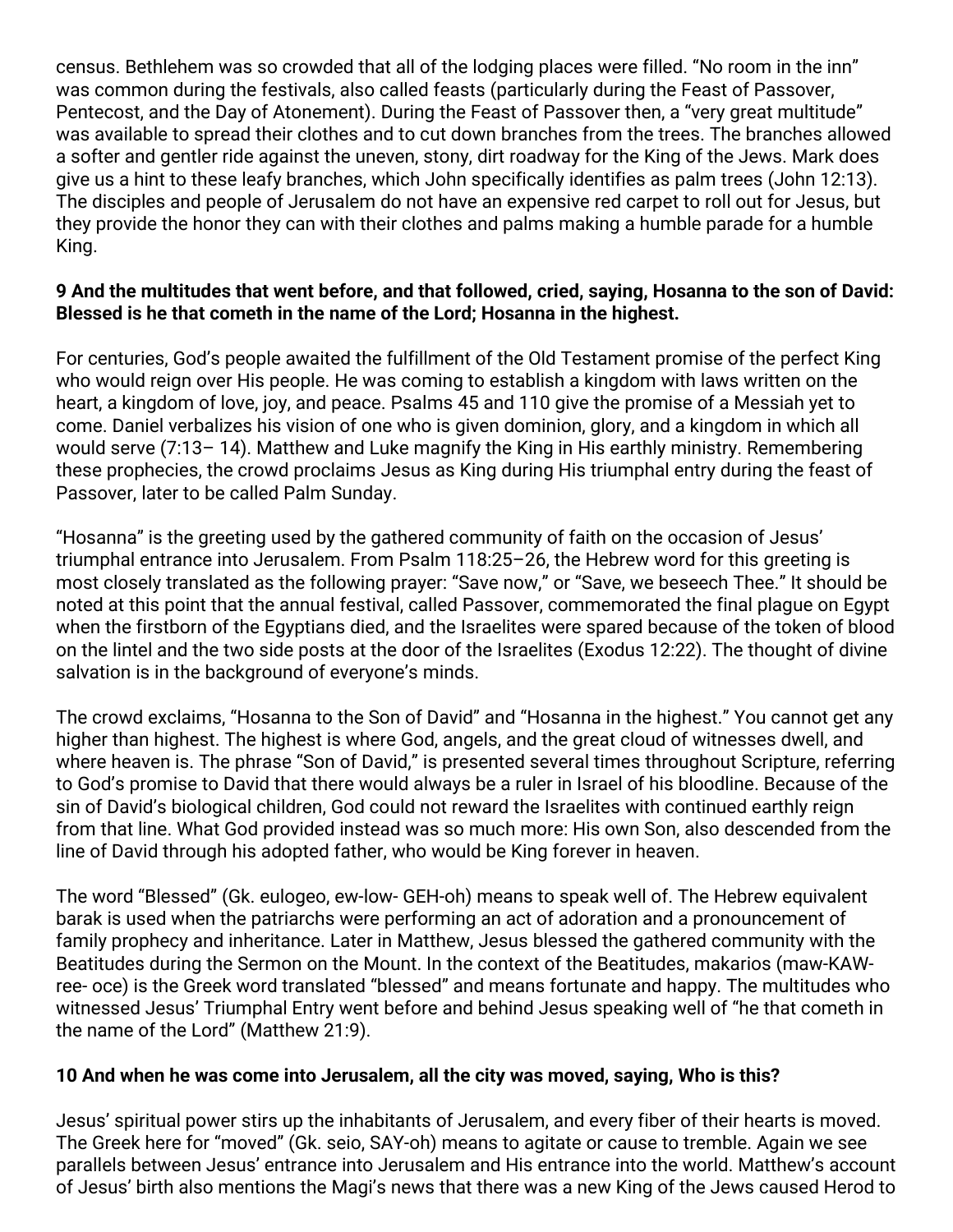be "troubled, and all Jerusalem with him" (Matthew 2:3). In verse 10, the inquiring minds are among a group of trouble-making opponents with ill-intent toward Jesus. Some of them who are saying, "Hosanna" now would later say, "Crucify Him." Others would sing, "Pass me not, O gentle Savior."

#### **11 And the multitude said, This is Jesus the prophet of Nazareth of Galilee.**

Matthew presents Jerusalem in a very negative light. At the beginning of the Gospel, Jerusalem is where King Herod reigns and calls for Jesus and all the young boys of Bethlehem to be murdered. Later, Joseph moves his family from Bethlehem (near Jerusalem) to Nazareth because Herod's son Archelaus is king in Jerusalem (2:22). Early in Jesus' ministry, when Jerusalem politics land John the Baptist in jail, Jesus moves His ministry north to Galilee (4:12). Matthew does not record Jesus returning anywhere near Jerusalem until this point. This is perhaps why the people of Jerusalem do not know who Jesus is.

In answer to their question, Jesus' followers call Him a prophet. For the most part, the title "prophet" referred to an Old Testament character, and John the Baptist was a prophet quoting prophets and used prophetic words, "Prepare ye the way of the Lord." The New Testament is a book fulfilling the words spoken by prophets. Though Jesus is called Rabbi eight times throughout the Gospels, He is called prophet about a dozen times. Of course, Jesus also quoted Old Testament prophets. A prophet's role was to speak truth to power, and deliver God's word to the people. They might work miracles or warn of coming troubles. All of these Jesus does, so "prophet" is not an incorrect title for Him. It merely stops short of acknowledging His full title: Messiah.